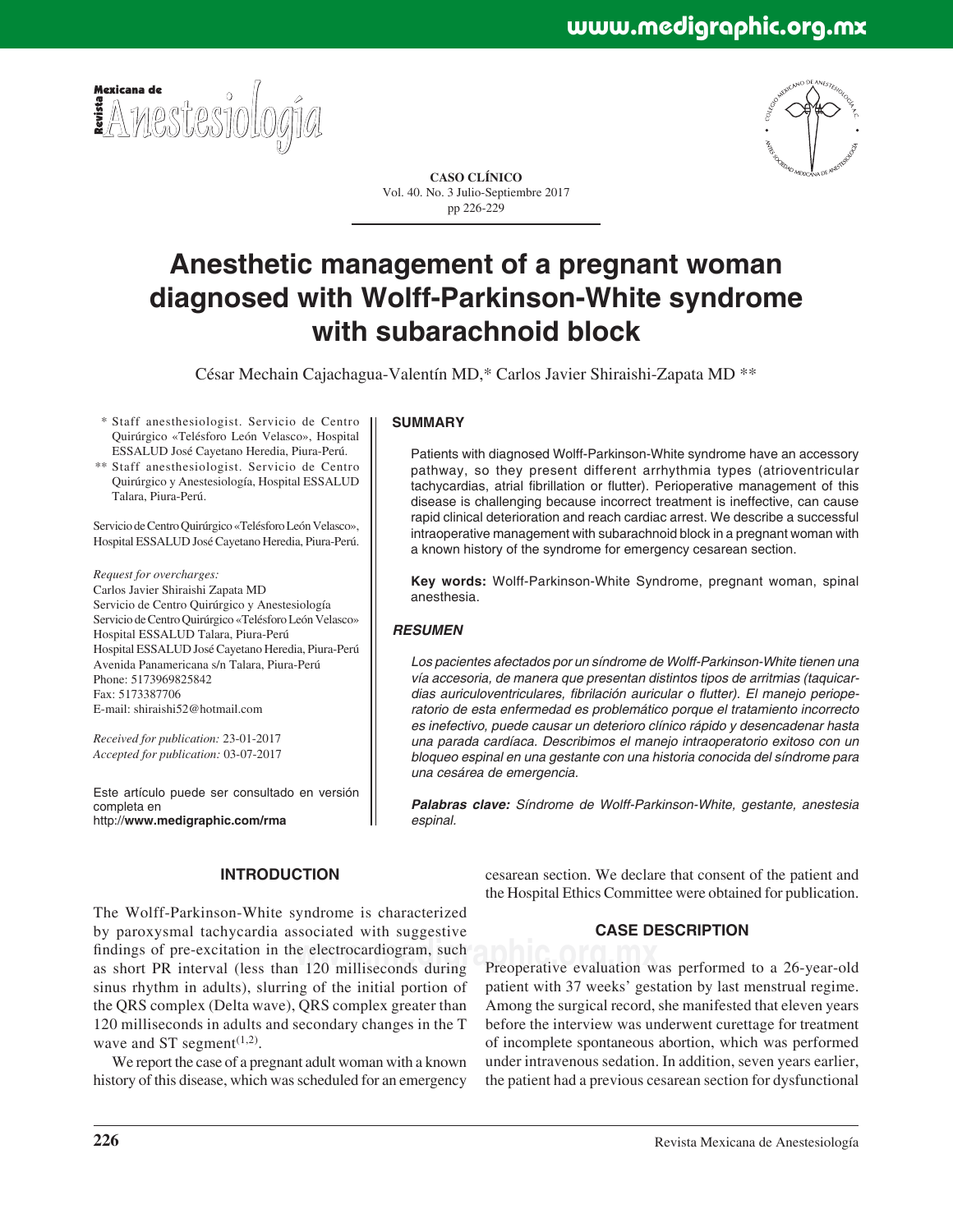labor, which was performed under spinal anesthesia without any complications.

Regarding her medical record, she expressed that she suffered episodes of paroxysmal supraventricular tachycardia since twelve years, treated in acute episodes with intravenous verapamil or amiodarone and chronically with oral verapamil. However, only two years earlier than preoperative evaluation, she had been diagnosed with a syndrome of pre-excitation type Wolff-Parkinson-White, as she presented a clinical profile of chest pain radiating to the left arm, palpitations and an electrocardiogram with the presence of paroxysmal tachycardia with regular and narrow QRS complex together with Delta waves. She started treatment with oral Amiodarone; likewise, an echocardiogram was conducted, which concluded that the patient had a normal cardiac morphology and motility, valve function without changes, absence of pulmonary hypertension and preserved left ventricle ejection fraction.

Compliance of oral antiarrhythmic regime was irregular, presenting several episodes of tachycardia, but no symptoms of hemodynamic instability, which ceded with the administration of intravenous verapamil and sometimes only with vagal maneuvers such as carotid sinus massage and Valsalva maneuver.

During pregnancy she received antiarrhythmic therapy with oral propranolol 5 mg q.d. She was hospitalized in a referral hospital for delivery attention and management of the cardiac arrhythmia. She had noninvasive blood pressure of 100/60 mmHg, heart rate of 90 beats per minute (bpm) and a respiratory rate of 17 breaths/minute. Laboratory tests showed mild anemia (hemoglobin 10.6 g. per deciliter and hematocrit of 31.7%). The simple urine test was pathological (showing lots of leukocytes per field, microhematuria and abundant amount of bacteria). The remaining tests (glucose, urea, creatinine, blood coagulation tests) were within normal values.

space level with a needle Quincke No. 26 was performed. and Class III (such as amidstand The new conduction over the action of isobaric Bunivacaine were injected. The slow conduction over the action One day after admission, she was scheduled for emergency cesarean due to the diagnosis of altered fetal wellbeing (ICD-10 O68.8) and a history of a previous cesarean section. She entered the operating room with the following vital functions: noninvasive blood pressure 106/58 mmHg, heart rate 95 bpm, respiratory rate of 18 breaths/ min and pulse oximetry with 100% saturation with an inspiratory oxygen fraction of 21%. Previous hydration was conducted with 500 ml of colloid solution of succinylated gelatin 4% (GELOFUSINE), then in a sitting position, a spinal block in L2-L3 intervertebral Ten milligrams of isobaric Bupivacaine were injected. The patient was placed supine with a left lateral tilt of  $10<sup>o</sup>$  to the operating table. A blockade at the sixth thoracic dermatome level was obtained. The surgery started and after 12 minutes a male newborn was born with an Apgar score of 9 points to the first and fifth minutes of life. Thirty units of oxytocin were administered in intravenous infusion in 1,000 mL of saline. A

total volume of 1,200 mL of physiological saline was infused during surgery. There were no severe changes in heart rate or noninvasive blood pressure, ending surgery without using any vasopressor or antiarrhythmic drug. At the end of the surgery the patient's vital signs were noninvasive blood pressure of 119/60 mmHg, heart rate of 110 bpm, without variation in oxygen saturation.

#### **DISCUSSION**

Patients with this pre-excitation syndrome have an accessory pathway in addition to the system of regular atrioventricular conduction, hence they present in 80% of cases atrioventricular re-entrant tachycardias (with orthodromic and antidromic conduction) and the remaining  $20\%$ , atrial fibrillation or flutter $(3)$ .

Arrhythmias are among the most common cardiac complications during pregnancy, thus exacerbations of pre-existing arrhythmias may appear or an arrhythmia may manifest for the first time. The precise mechanism of this increased incidence during pregnancy is unclear, but probably it is due to a combination of autonomic, hemodynamic and hormonal changes. Also, the incidence is increasing because more women with repaired congenital heart disease survive to reproductive age and a growing group postpones pregnancy until after the third or fourth decade of life $(4-6)$ .

The two most common sustained cardiac arrhythmias during pregnancy are the supra-ventricular reentrant tachycardia mediated by an accessory pathway and the atrioventricular nodal reentrant tachycardia<sup>(7)</sup>. In the first case are the patients with Wolff-Parkinson-White, who are more likely to have arrhythmias during pregnancy, and have in most cases an oscillating orthodromic atrioventricular tachycardia<sup> $(4,8,9)$ </sup>. The importance of the management of this pathology is that the wrong treatment can cause rapid clinical deterioration and reach the cardiac arrest $(3)$ .

The patient of this case reached the cesarean section with this syndrome already diagnosed, which was treated from a year before pregnancy and during pregnancy, with prophylactic antiarrhythmic drugs.

In the antiarrhythmic treatment of this syndrome, it is described the antiarrhythmic drugs of Ia class according to the classification of Vaughan-Williams (such as quinidine and procainamide), class IC (such as flecainide and propafenone) and Class III (such as amiodarone, sotalol and dofetilide) slow conduction over the accessory pathway. The best firstline drug to treat this pathology is procainamide, which slows conduction in the accessory pathway; followed by amiodarone, which decreases the conduction in this path and also in the atrioventricular node. An additional advantage of amiodarone unlike procainamide is that it is available in many institutions $(3)$ .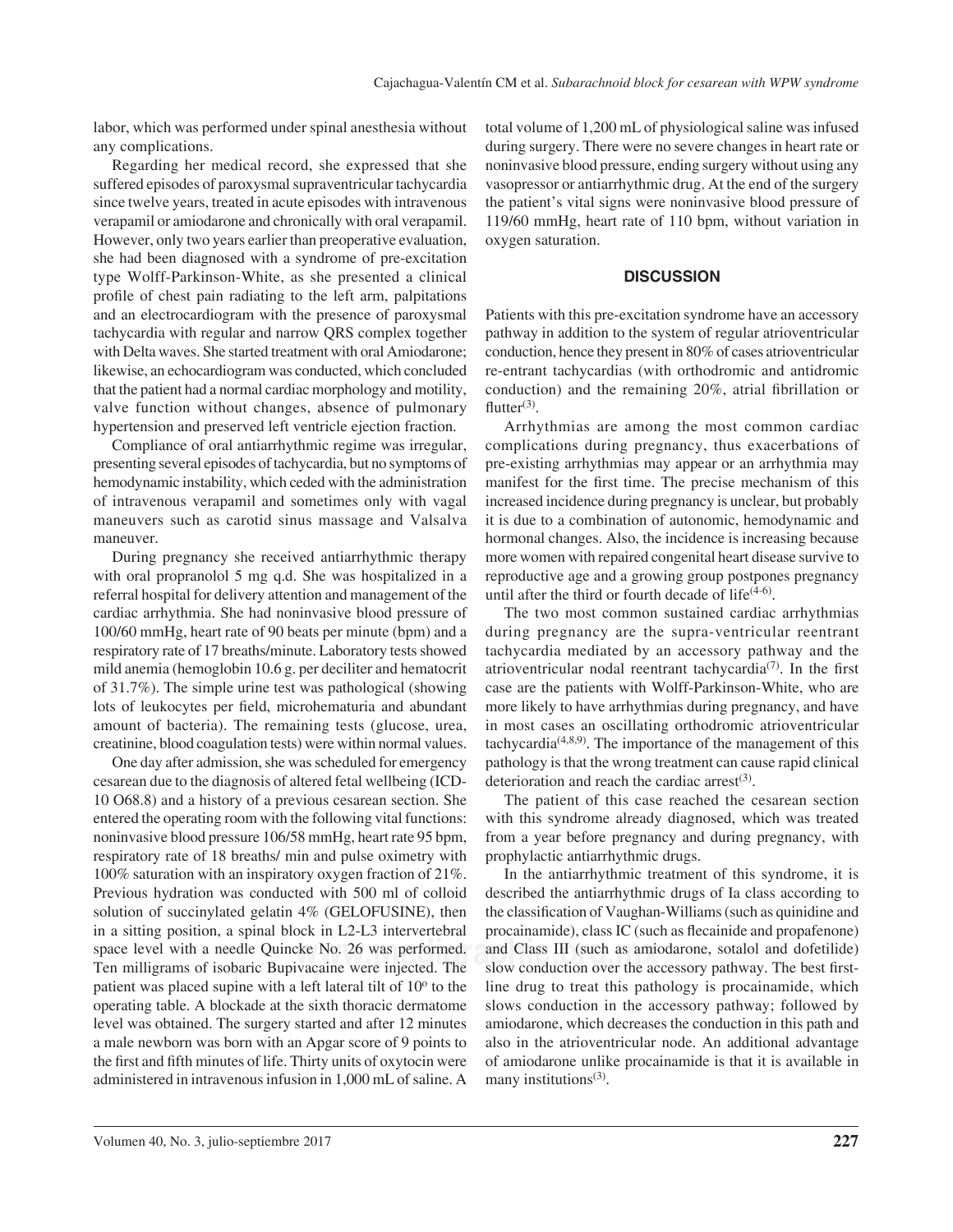In the context of pregnancy, the safest antiarrhythmic drug for the chronic prevention in these patients is sotalol, because it belongs to the category B of the classification of the  $FDA^{(3)}$ . However, in this case the patient received chronic treatment with Propranolol, which, although it may be used during pregnancy except for the first trimester, belongs to the category  $C$  of the  $FDA<sup>(10-12)</sup>$ . Also, beta-blockers are preferred with selective properties  $\beta_1$  because they interfere with lesser intensity with the peripheral vasodilatation and uterine relaxation<sup>(10)</sup>. It is also important to note that adverse effects have been reported after use during pregnancy such as fetal hypotonia, neonatal respiratory depression, low birth weight and hypoglycemia; so, it is recommended to discard low weight and glucose monitoring in the first 24-48 hours of neonatal life $(4,12)$ .

The radiofrequency ablation therapy is the best method as definitive therapy<sup>(3)</sup>, but it is usually contraindicated during pregnancy, being it considered only in cases of tachyarrhythmias poorly tolerated and refractory to pharmacological treatment<sup>(6)</sup>.

When there is no presence of hemodynamic instability (hypotension, heart failure, angina, altered state of consciousness) drug treatment can be provided. Tachycardia due to orthodromic atrioventricular reentrant (OAVRT) that occurs in the perioperative period of a patient with a known history of this arrhythmia, shows in most cases a QRS complex, narrow and regular (when there is no prior or related to the heart rate, branch block). In the treatment are included: adenosine, verapamil, procainamide and intravenous beta-blockers (propranolol, metoprolol). However, when a regular tachycardia is seen, but with wide QRS complex, the distinction between a pattern of antidromic atrioventricular reentrant tachycardia (AAVRT) and ventricular tachycardia is not possible taking into account only a twelve lead electrocardiogram. Unfortunately, if the drugs for treating OAVRT were used in a patient with ventricular tachycardia and no AAVRT, arrhythmia can turn into ventricular fibrillation and cardiac arrest. For this reason, drugs that slow conduction through the atrioventricular node such as adenosine, beta blockers, calcium channel blockers and digoxin must be avoided. Antiarrhythmic drugs of choice for treating tachycardia with these characteristics are procainamide and amiodarone<sup> $(3,10,11)$ </sup>. If there were hemodynamic instability, a synchronized cardioversion with 50-200 Joules of biphasic current should be carried out. If synchronization is not possible, defibrillation with 200 joules of biphasic current should be performed. In both cases, advanced CPR must be started without delay $(3,4,6,7)$ .

Regarding the anesthetic management of pregnant women with Wolff-Parkinson-White syndrome, there are reports that suggested that the use of a regional anesthetic technique could be beneficial because it prevents sympathetic stimulation triggered by laryngoscopy and also the use of drugs for reversing neuromuscular blockade such as neostigmine (which may trigger fatal arrhythmias by changes in cardiac conduction)<sup>(13-17)</sup>. In two of these case reports were chosen

successfully combined spinal-epidural techniques<sup> $(13,14)$ </sup>; however, our hospital did not have the required set for combined technique. In another report, the patient received continuous epidural anesthesia, which would have been a good election in our case, but the necessity for starting urgently the emergency cesarean section made that the chosen technique was subarachnoid anesthesia, since it has a faster onset than epidural anesthesia<sup>(15)</sup>. Nonetheless, there is also a report of a pregnant woman with this disease undergoing cesarean section with epidural anesthesia where supraventricular tachycardia was triggered at the end of the procedure, without being able to determine with precision what the trigger factor of it was<sup> $(18)$ </sup>.

A key perioperative objective of the anesthetic management of patients with this disease should be to find a balance between vagal and sympathetic tone, extreme, because both can be proarrhythmic. In a pregnant woman undergoing cesarean section under spinal anesthesia, the difficulty is that the hypotension induced by anesthesia is the most important adverse effect, which may require the use of drugs such as ephedrine, epinephrine or atropine (if bradycardia is present) that induce tachycardia. On the other hand, if an incomplete spinal block is obtained, it may cause pain and anxiety, which may also trigger tachycardia<sup>(3,19,20)</sup>.

In the pregnant woman of this study, there was no incomplete sensory block where additional adjuvants drugs would have been needed to use, nor hypotension that would have required the use of vasopressors drugs. Nonetheless, if she had had hypotension requiring vasopressor use, the choice would have been phenylephrine, since it has no effect on the conduction and has been used as antiarrhythmic $(3,21)$ . It is also noteworthy that the preload with a colloid may have prevented hypotension more effectively regarding a crystalloid $(22)$ .

In conclusion, pregnant patients with diagnosed Wolff-Parkinson-White and with an antiarrhythmic treatment set may have cesarean section under spinal anesthesia, implementing the factors that prevent cardiovascular depression as are the use of a conservative dose of local anesthetic, preloading with one colloid solution and optimization of prior drug treatment. In addition, antiarrhythmic drugs of choice and a defibrillator in case of hemodynamic instability should be available.

#### **Acknowledgements**

**reviewing the patient's medical record; and to Nelly Curo**<br>drome there are reports that **Zanata** for her help to achieve the home interview of the Assistance with the case: the authors would like to express their gratitude to Joe Pingo More, MD, for his help for Zapata, for her help to achieve the home interview of the patient. Likewise, to Gregorio Tume Palacios for translating the article from Spanish to English.

#### **Conflicts of Interest**

The authors declare no conflicts of interest.